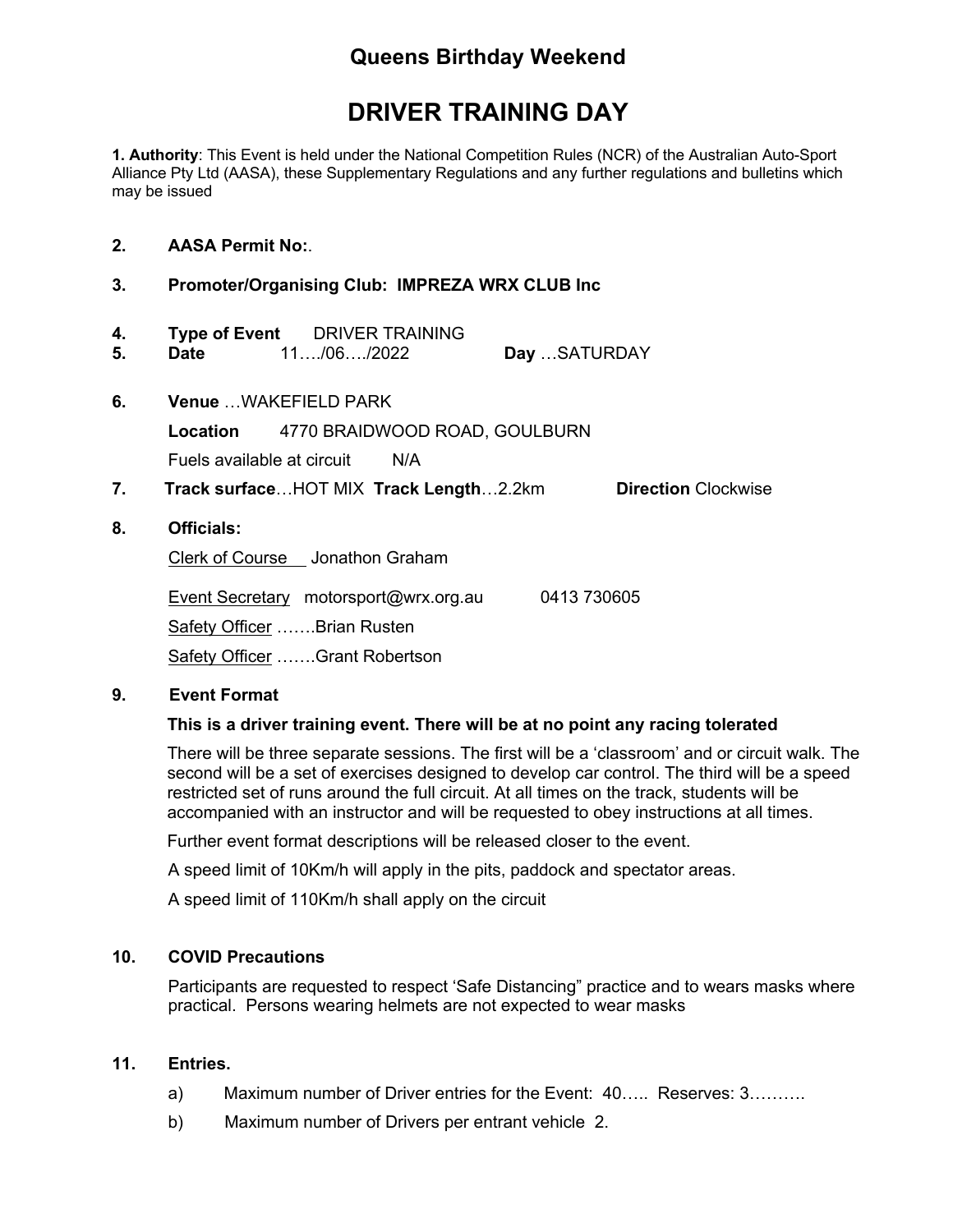- c) Members of the following invited clubs are eligible to enter : Impreza WRX Club Inc, all national WRX/Subaru clubs, SSCC, RTDC, AROCA
- d) General Opening Date: 16 / 05. / 2022 Entry Fee \$…175 for Impreza WRX Club members and \$350 for non-members
- e) Closing Date: 8. / 06…. / 2022
- g) Entries will be accepted in order of receipt at www.wrx.org.au, go to Events
- h) Entries from Drivers between 14 and 18 years of age must be countersigned/consented by a parent or legal guardian on the official entry form.
- i) The Organisers reserve the right to refuse any entry without giving a reason in accordance with AASA NCR's.
- k) Email confirming acceptance of entries will be sent to each competitor. .
- I) If a competitor advises the event secretary that he/she is unable to attend the event, the following procedure regarding a refund applies:

Up to 9th June full refund applies. After 9th June refund at discretion of Secretary

## **12. Minimum Licences:**

All participants must hold a current Australian Auto-Sport Alliance Club racing licence or equivalent or an AASA approved equivalent standard competition licence which must be produced on the day of the Event

Club membership will be available on the day

## **13. Driver Safety.**

Drivers and instructors must wear:

A helmet that complies with AS1698 or better and carries marking to that effect, or is otherwise approved by AASA in the AASA NCRs. Helmets must be in good condition and must not have any perforations to the outer surface.

Non-flammable clothing extending from neck to wrist to ankles, (apparel of nylon or similar material is forbidden).. The onus may be on the competitor to prove that older overalls/suits are not impregnated with oil or fuel.

Shoes, which completely cover the feet, made entirely of leather or other flame-resistant materials. Shoes that contain any synthetic materials such as nylon are forbidden. Rubber moulded soles are permitted

In open cars, goggles or a visor with a lens material other than glass (ie to AS1609-1981) are mandatory as are leather or Nomex gloves which entirely cover the hands.

# **14. Scrutineering Requirements.**

- a) All vehicles are to be presented at scrutineering and must comply with AASA General Requirements for Automobiles (as specific in the AASA NCR's), including
	- Seat belts for both driver and passenger which comply with relevant State registration standards
	- A fire extinguisher to AASA requirements and fitted within reach of the driver is recommended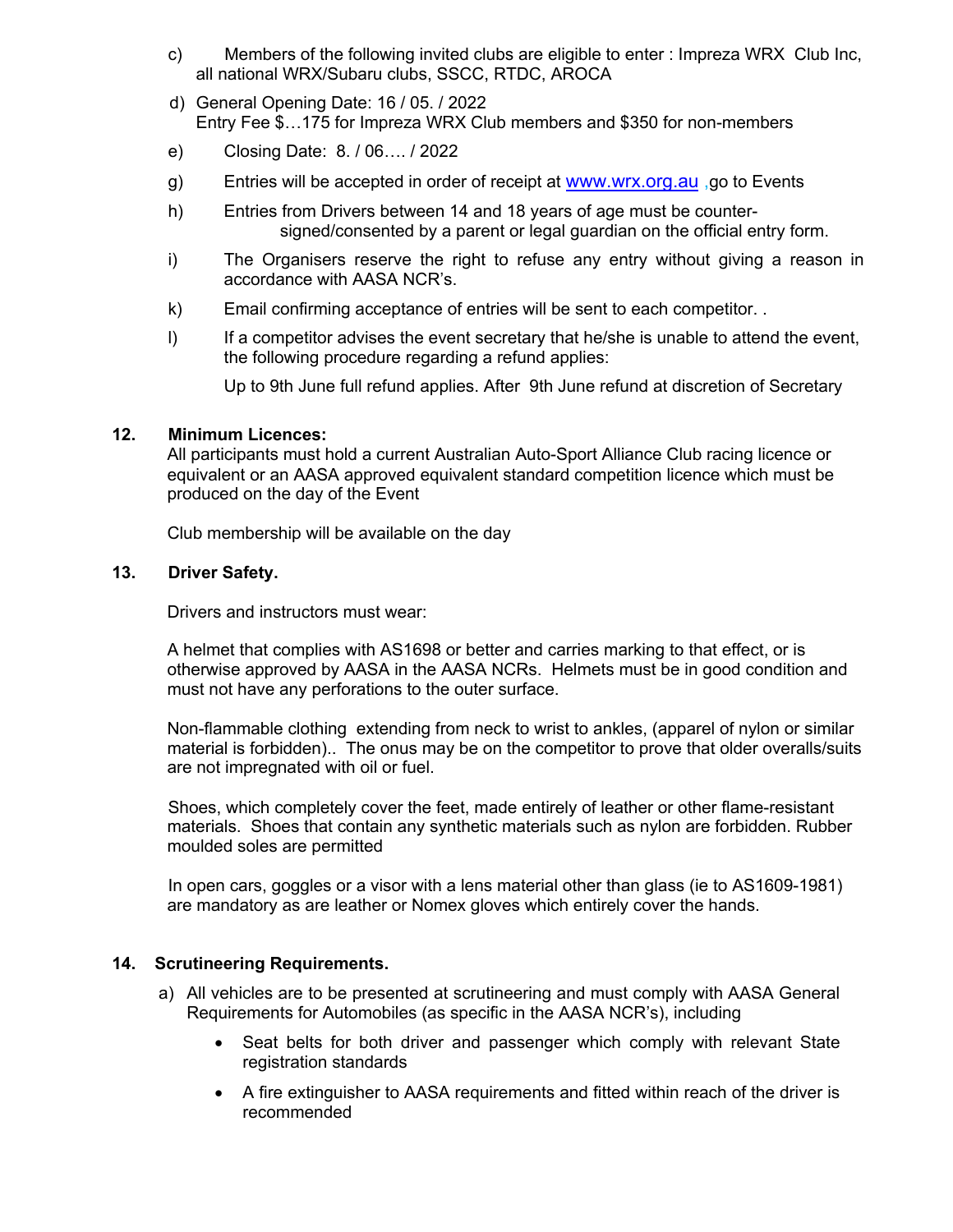- A blue triangle, 150mm on each side mounted to indicate the battery location is recommended
- All forward facing glass lenses to be completely covered by a protective film.
- All loose objects are to be removed from the car.
- The battery is to be firmly clamped.
- There is no requirement for logbook inspecton
- b) Numbers are not required
- c) Drivers and vehicles must be presented in a clean and tidy manner, completely ready for the track including the driver's apparel and helmet. Any tyre or component changes to the vehicle after scrutineering must be approved by the Chief Scrutineer before the vehicle is taken onto the track.
- d) Seatbelts must be fitted to the vehicle for both driver and instructor and must comply with current Australian Standards and the requirement of the Impreza WRX Club Inc.
- e) Any vehicle found to be leaking oil or fluids whilst competing will be suspended from the event until the Chief Scrutineer / Clerk of Course is satisfied that action has been taken to rectify the leak. Should there be a re-occurrence of the leak then the vehicle will be excluded from the remainder of the event.
- f) All vehicles must be fitted with towing hooks or a similar device both front & rear to allow for the speedy removal of a vehicle from a "sand trap" or removal from the circuit in the case of a mechanical failure.

# **15. Noise.**

Maximum Noise Limit: 95 dba at 30 metres.

Any car found to exceed the maximum noise emission limit will be suspended from the event until the Chief Scrutineer / Clerk of Course is satisfied that action has been taken to bring it within the limit. Any vehicle that exceeds the limit on two runs will be excluded from the remainder of the event. If a vehicle exceeds the noise limit on any lap or laps within a run then only those laps in which the vehicle conformed to the requirements will be allowed for the purpose of the results.

# **16. Pre-Event Scrutineering at Circuit**

Start time 07:30…………… Finish time 8:15……………………

*. The driver must attend scrutineering personally so that their driving apparel can be checked.*

**17. Drivers' Briefing** It is compulsory for **ALL** Drivers to attend.

. Time …8:45 am…………… Venue: Base or Control Tower……………………….

*Note: A Driver sign-on sheet must be completed by all Drivers to prove Briefing attendance.* 

- **18. Event Schedule.** Start time 09:00……………. Finish time 16:30…………….
- **19. Replacement Vehicles.** Any replacement vehicle must have been scrutineered.
- **20. Results,** There are no results
- **21. Prizes / Awards.** The organisers may award, at their sole discretion, A prize or prizes for the most imaginative or ludicrous beanie, worn by a participant.